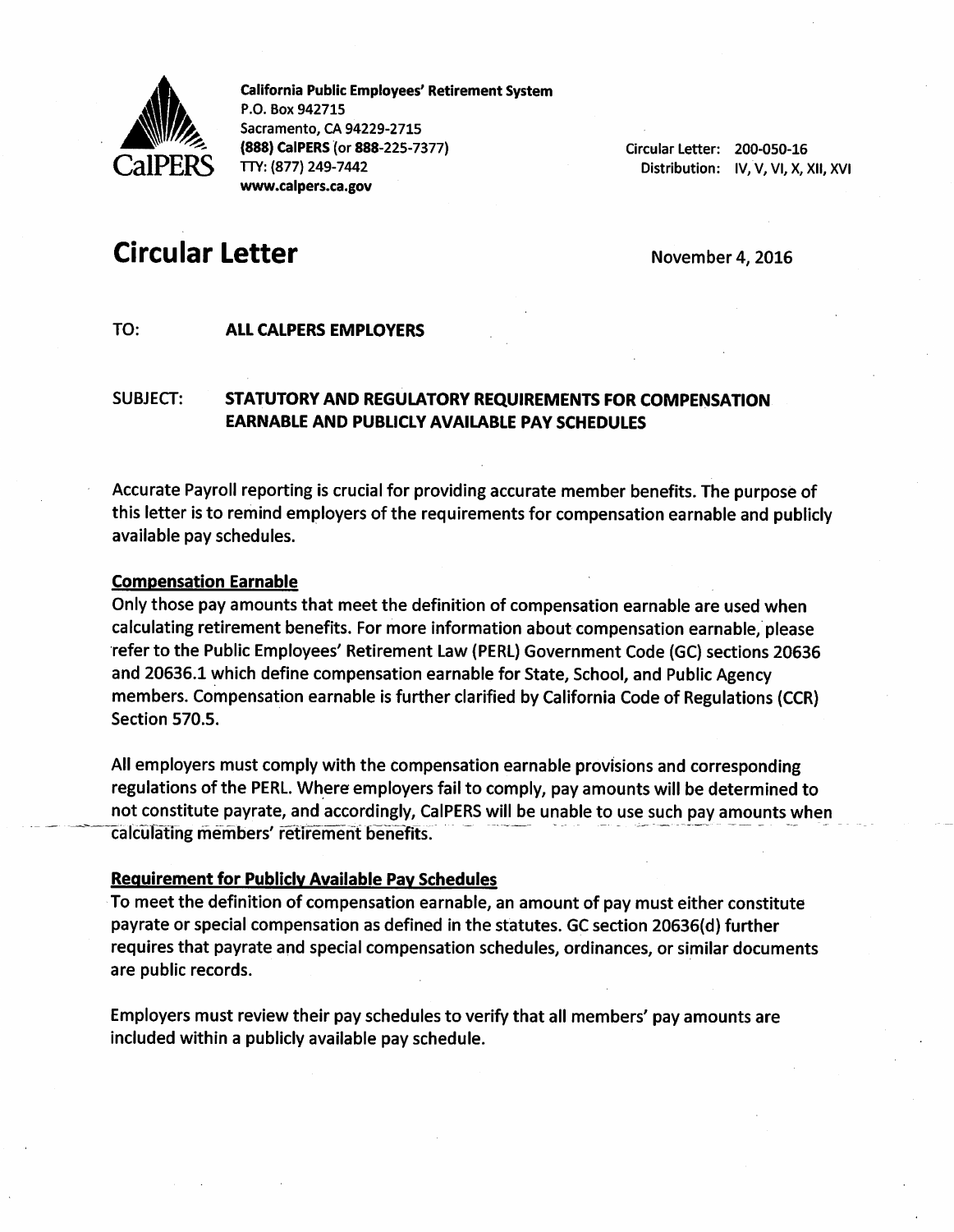Circular Letter: 200-050-16 November 4, 2016 Page 2

## Compensation Earnable Government Codes

GC section 20636(b)(1) (applicable to Public Agency members) and 20636.1(b)(1) (applicable to School members) require pay amounts to be paid pursuant to publicly available pay schedules. For example, GC section 20636 (b)(1) states:

"Payrate means the normal monthly rate of pay or base pay of the member paid in cash to similarly situated members of the same group or class of employment for services rendered on a full-time basis during normal working hours, pursuant to publicly available pay schedules. "Payrate," for a member who is not in a group or class, means the monthly rate of pay or base pay of the member, paid in cash and pursuant to publiciv available pav schedules, for services rendered on a full-time basis during normal working-hours, subject to the limitations of paragraph (2) of subdivision (e). $-$ 

CCR 570.5 specifies the required elements necessary to meet the definition of a publicly available pay schedule as follows:

- (a) For purposes of determining the amount of "compensation earnable" pursuant to GC sections 20630, 20636, and 20636.1, payrate shall be limited to the amount listed on a pay schedule that meets all of the following requirements:
	- (1) Has been duly approved and adopted by the employer's governing body in accordance with requirements of applicable public meetings laws;
	- (2) Identifies the position title for every employee position;
	- (3) Shows the payrate for each identified position, which may be stated as a single amount or as multiple amounts within a range;
	- (4) Indicates the time base, including, but not limited to, whether the time base is hourly, daily, bi-weekly, monthly, bi-monthly, or annually;
	- (5) Is posted at the office of the employer or immediately accessible and available for public review from the employer during normal business hours or posted on the employer's internet website;
	- (6) Indicates an effective date and date of any revisions;
	- (7) Is retained by the employer and available for public inspection for not less than five years; and
	- (8) Does not reference another document in lieu of disclosing the payrate.

All eight (8) requirements must be met in one salary schedule for each member's pay, in order for CalPERS to approve the pay amount as payrate and reportable compensation earnable.